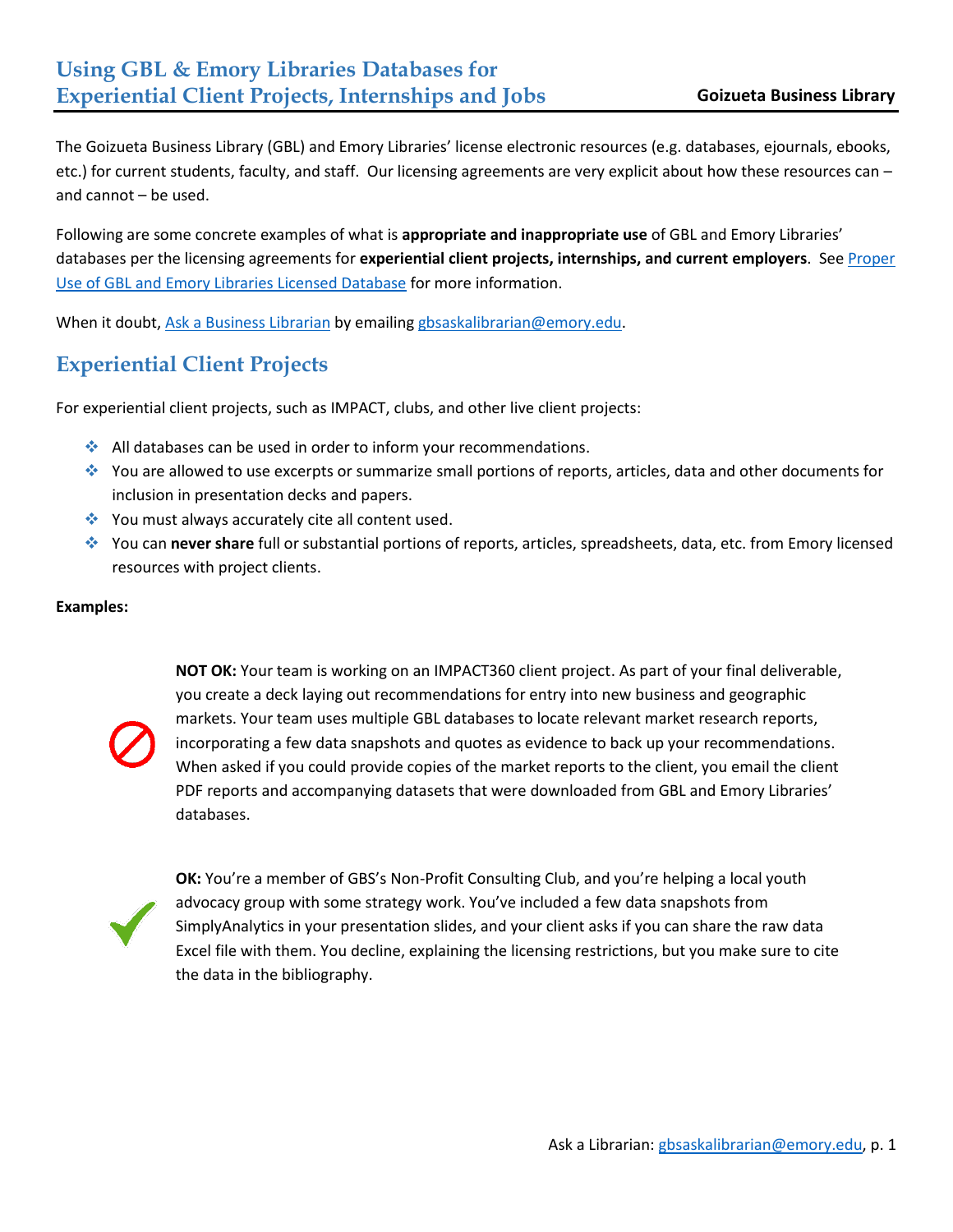# **Internships**

- Use of all GBL and Emory Libraries' licensed databases is forbidden.
- You may use GBL and Emory Libraries' licensed databases to *prepare* for your internship by reading materials about the industry or developing technical skills you may need.

### **Examples:**



**NOT OK:** Your internship's project team leader mentions a particular market research report which would be very useful for the project. You log into one of the GBL licensed databases, download the report and email it to your team members. You also print copies to distribute at the next team meeting to facilitate the discussion.



**NOT OK:** You are working on the final deliverable for your internship. You know you are not allowed to share the full text of reports or articles from GBL databases at internships, so instead you log in, find the reports and just incorporate some screenshots of data graphics into the final report.



**NOT OK:** You are interning at a consulting firm and your manager mentions wishing she had time to read a specific business book. You quickly locate an executive level summary of the book in GBL's Business Book Summaries database and email copies of the full PDF to your manager and the team.



**OK:** You are interning at a consulting firm and spending a lot of time hanging out in airports waiting for flights. To keep abreast of recent business news and "stay smart" during the summer, you take full advantage of your GBL licensed NYTimes and WSJ.com apps and regularly scan these sources for your personal use.



**OK:** This summer you will be interning with a brand management team. In preparation for your first day, you use several GBL databases to generate background information on the company and industry. You have some idea what your summer project might be, so you also locate a few general articles on that topic to get yourself up to speed. Once your internship begins, you must rely on resources other than Emory databases for all of your research.